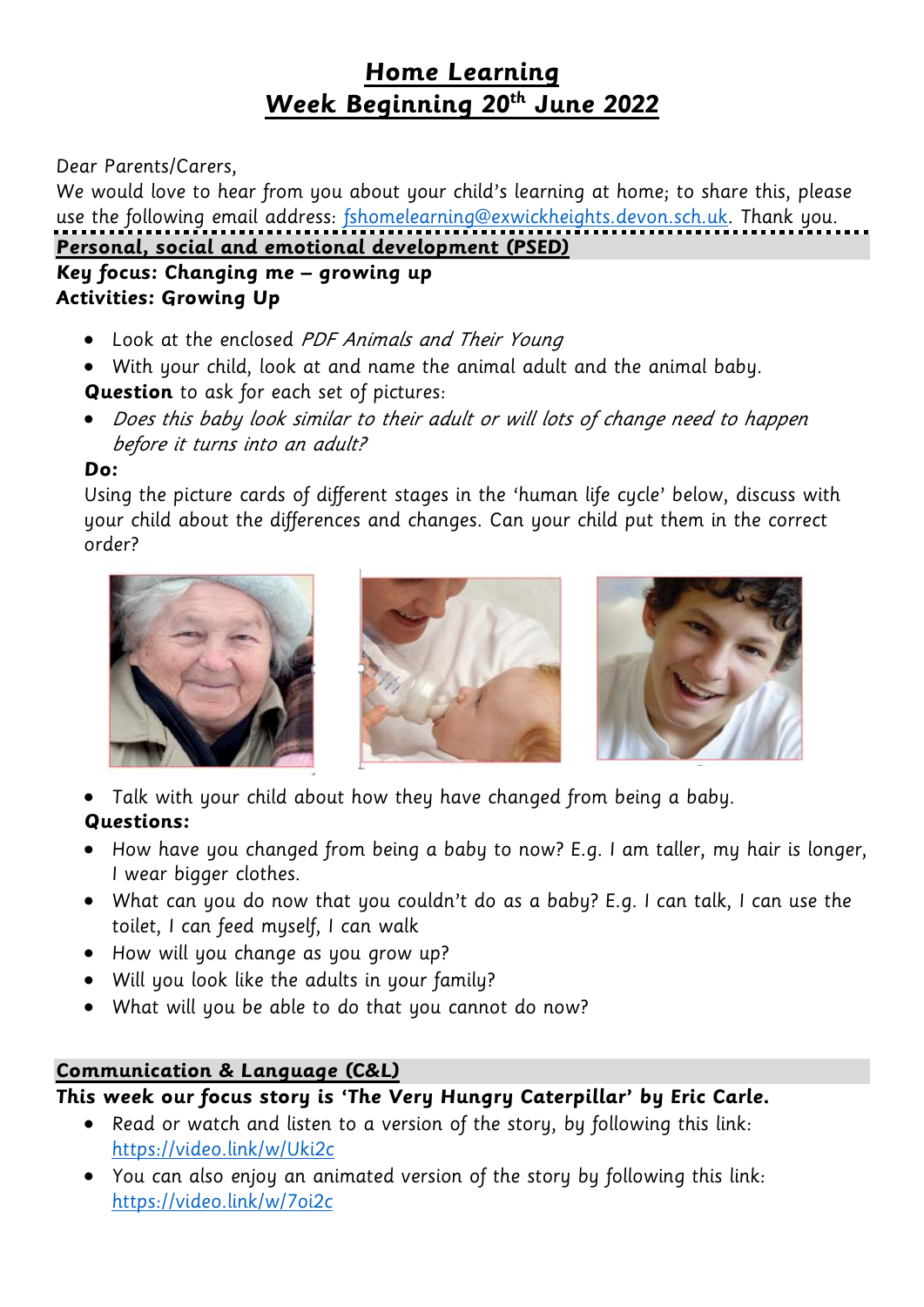- **Talk** about the following 4 components of narrative: Who? Where? When? What happens next?
- **Who** is the story about?
- **Where** does the character live?
- **When** did the caterpillar arrive in the story? **When** did it turn into a butterfly?
- Focusing on the '**what happens next**' component of narrative, **talk** about the sequence of **The Very Hungry Caterpillar** story.
- Using the pictures below, build up the story sequence.
- The first picture is correct but then **what happened next?** Talk with your child about the correct order the pictures should be in.

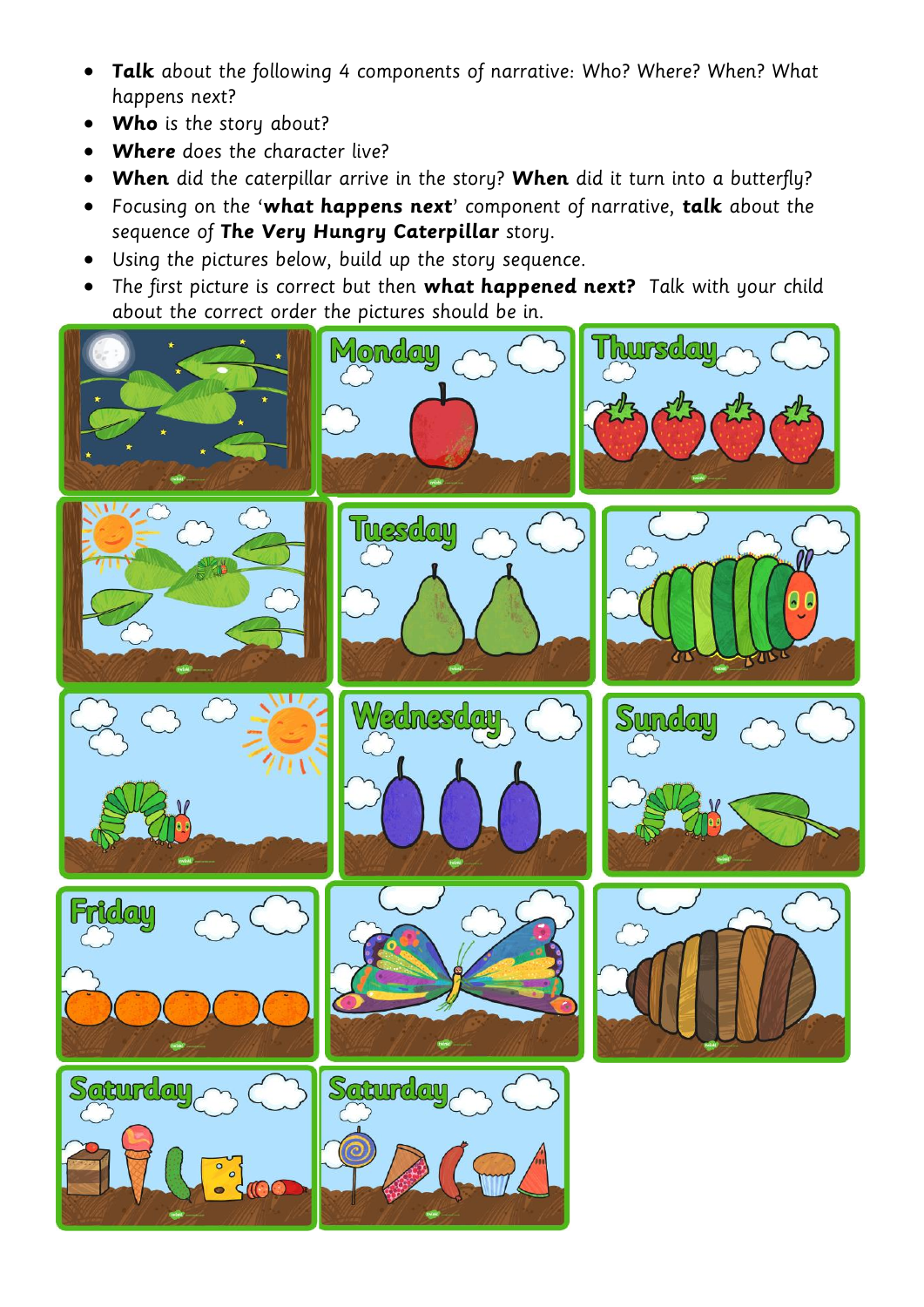### **Physical Development (PD): gross motor movement**

- **Travel confidently in a range of ways.**
- **Move freely, with confidence and awareness of the space around**.

### **Activities:**

- Movement challenges
	- $\triangleright$  Using the challenge activities below, recreate these actions to act out **The Very Hungry Caterpillar** story.



1. PRETEND TO BE AN EGG.

How to practice Child's Pose: Sit on your heels, slowly bring your forehead down to rest on the floor in front of your knees, rest your arms down alongside your body, and take a few deep breaths. Pretend to be a caterpillar egg on a leaf.



### 2. PRETEND TO BE A CATERPILLAR.

How to practice Cobra Pose: Lie on your tummy and place your palms flat next to your shoulders. Pressing into your hands, lift your head and shoulders off the ground. Pretend to be a caterpillar on a little leaf.



Cobra Pose